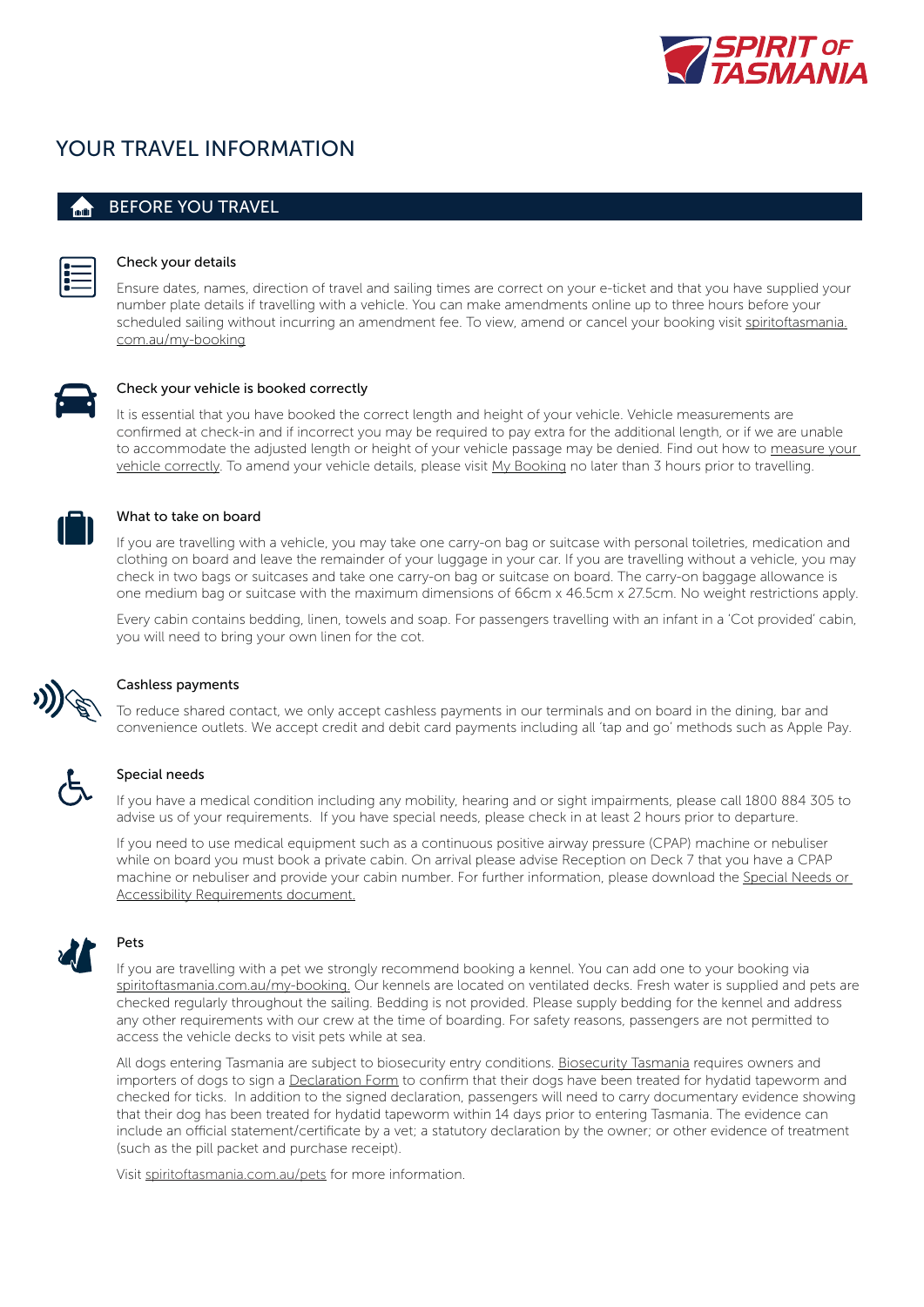

### **Boats**

If you are taking your boat to Tasmania, please ensure you are informed of the local rules and conditions by visiting <mast.tas.gov.au>

### Dangerous goods

Restrictions apply to the carriage of dangerous goods on board including:





Please refer to our [Carriage of Dangerous Goods Policy.](https://www.spiritoftasmania.com.au/terms-and-conditions/carriage-of-dangerous-goods) TT-Line Company Pty Ltd will refuse passage to those who do not comply with this policy.



#### Prohibited items

It is an offence to take the items below on to passenger decks and any breach may result in substantial penalties, confiscation or cancellation of travel. If you plan to carry dangerous goods in your vehicle, please ensure you have submitted the appropriate declaration form 24 hours prior to travel.









If you are planning to carry pistols, rifles, shotguns, spear guns, fishing spears, bows, spears or any items of a similar nature, please download and submit the [Firearm and ammunition declaration form](https://www.spiritoftasmania.com.au/media/717203/carriage-of-firearms-and-ammunition-conditions-declaration-form-v9-14-march-2018.pdf) or the Firearm and ammunition [\(exemptions\) declaration form](https://www.spiritoftasmania.com.au/media/717204/exemption-carriage-of-firearms-and-ammunition-conditions-declaration-form-v9-14-march-2018.pdf) for events. For conditions relating to the carriage of hazardous liquids including cleaning spirits, please refer to our [Carriage of Dangerous Goods](https://www.spiritoftasmania.com.au/terms-and-conditions/carriage-of-dangerous-goods).



#### Biosecurity

Due to Tasmania's biosecurity regulations, the below items are subject to restrictions and cannot be brought into Tasmania. Fruit, vegetables, plant materials and fish must be declared and/or consumed or disposed of prior to boarding. Please contact [Biosecurity Tasmania](http://dpipwe.tas.gov.au/biosecurity-tasmania) for more information. Fines apply for non-compliance.







All passengers and vehicles are subject to security screening. Passengers may refuse to be screened but those who refuse are prohibited to board Spirit of Tasmania.

To ensure you are fully informed of biosecurity regulations please visit [dpipwe.tas.gov.au/biosecurity-tasmania](http://dpipwe.tas.gov.au/biosecurity-tasmania) or call 1800 684 215 for further information. Alcohol is also prohibited from entering the passenger decks and should be left in your vehicle or checked in with your luggage.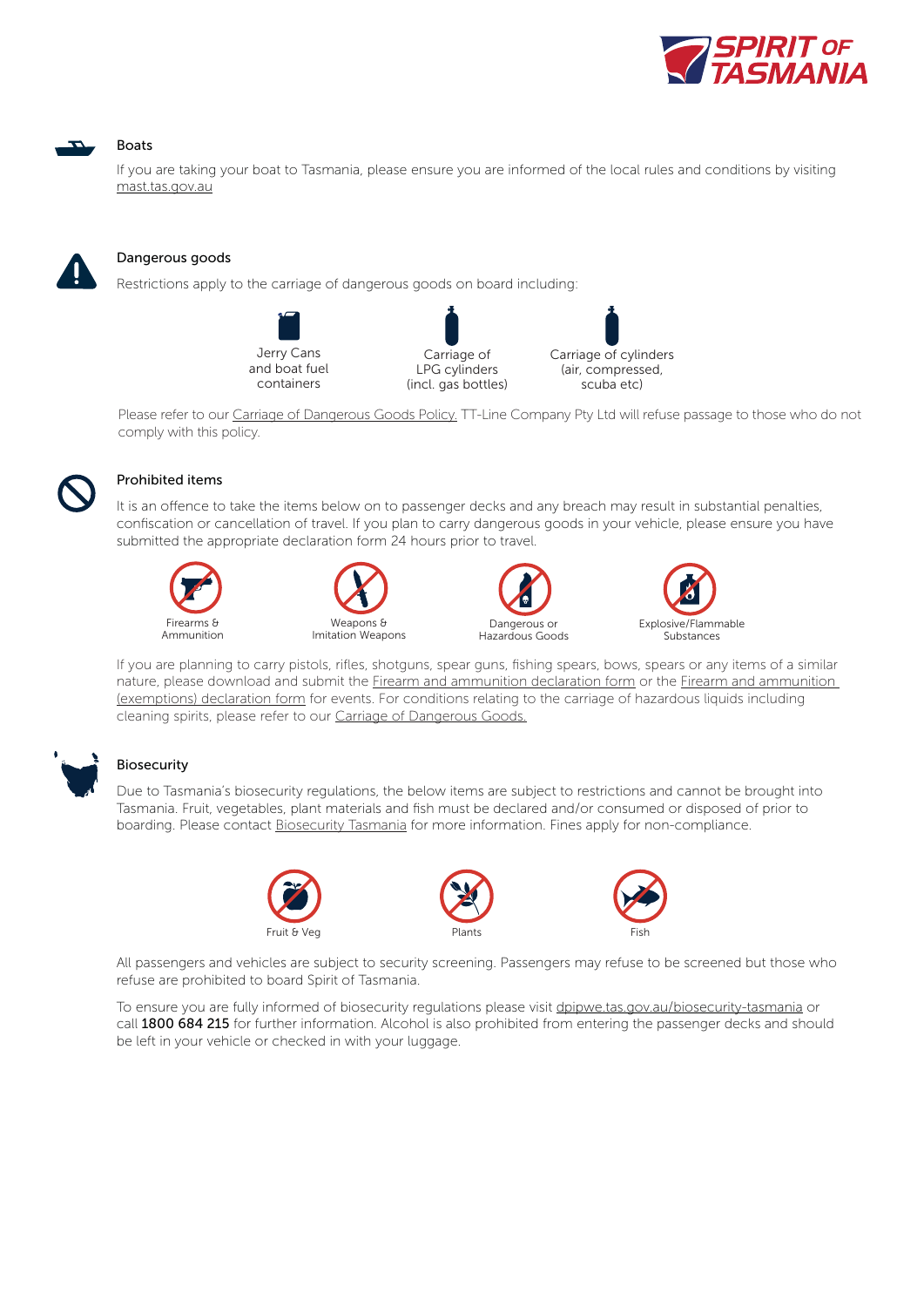

## ON THE DAY

## CHECK-IN AND BOARDING



\* Check-in time depends on sailing date so please check your E-ticket for exact check-in time.

\*\* Please check in on time to avoid being refused carriage and forfeiting your fare. For further details on check-in and boarding visit s[piritoftasmania.com.au/boarding-information.](https://www.spiritoftasmania.com.au/sailing-fares/boarding-information) For security reasons, passengers are not permitted to leave the vessel once they have boarded.

## TERMINAL LOCATIONS

### MELBOURNE



### DEVONPORT



Spirit of Tasmania Terminal Station Pier, Port Melbourne, VIC Spirit of Tasmania Terminal Esplanade, Devonport East, TAS

Self-service locker storage is available at the terminals (and on board the vessel). Major credit cards accepted.

### ONCE ON BOARD



Once the vehicle is parked, place in park/gear and engage the park brake. Turn off your car alarm as the movement of the ship can set it off (you may need to check your car manual before arriving). Upon boarding make sure you remember the number of your vehicle deck and the colour of the nearest stairwell to assist in locating your car upon disembarkation. We recommended you take a photo of the stairwell entrance. Parking reminder flyers are also available inside the stairwells.



Our crew is available to assist you throughout the journey. If you require assistance while on board, please ask one of our friendly crew members or visit the Purser at Reception on Deck 7.

## FURTHER INFORMATION

Please refer to our Frequently Asked Questions (FAQs) at [spiritoftasmania.com.au/customer-support/faqs](https://www.spiritoftasmania.com.au/customer-support/faqs) or call our friendly Customer Contact Centre on 1800 634 906 (in Australia) or +61 3 6419 9320 (International) Monday to Saturday 10:00am - 6:00pm.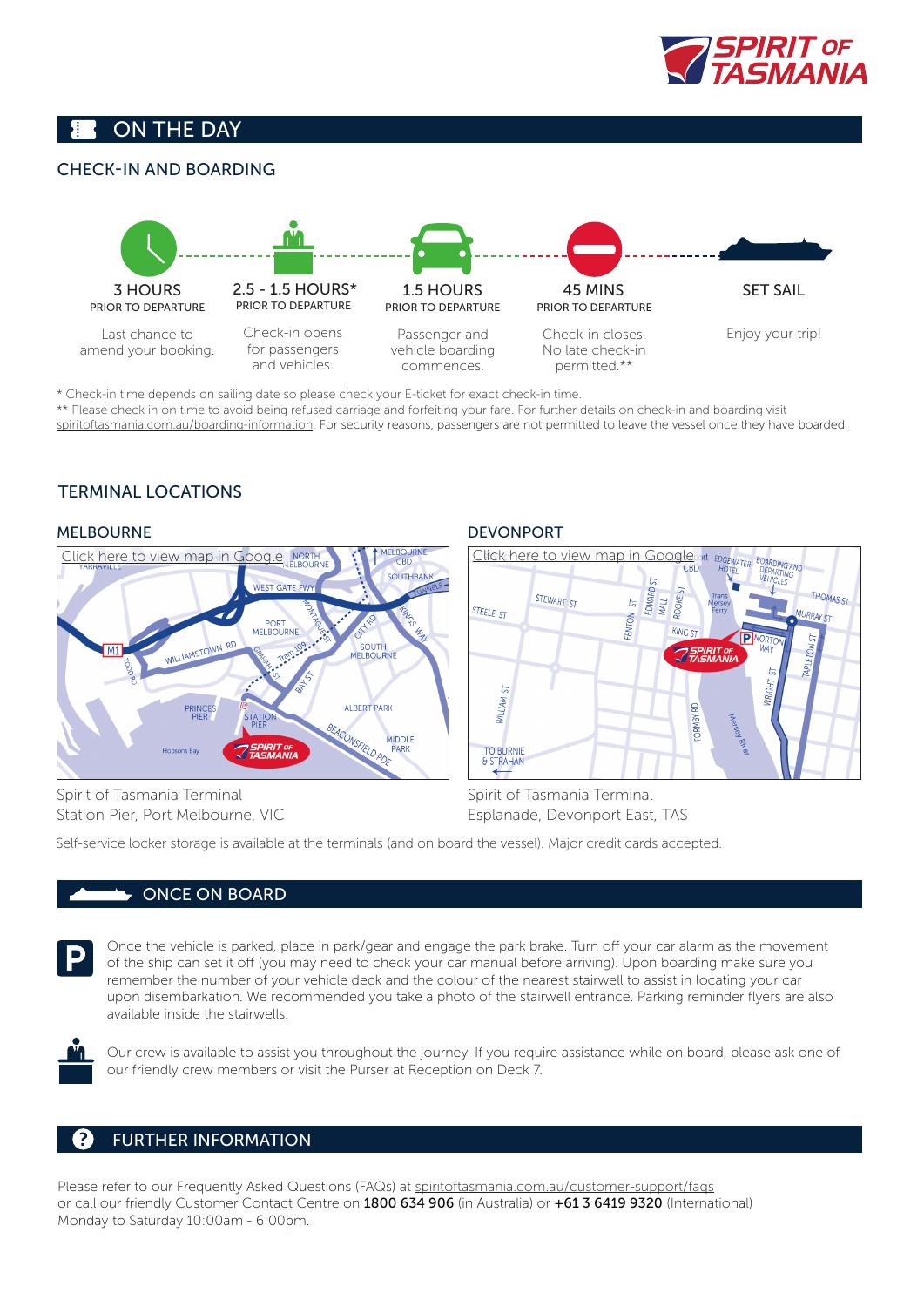

## **E** FARE CONDITIONS

Flexi fare: This fare can be amended up until 1 hour prior to the scheduled departure time via the Customer Contact Centre or Check-in Desk. Online amendments can be made via [spiritoftasmania.com.au/my-booking](https://www.spiritoftasmania.com.au/my-booking) up to 3 hours prior to your scheduled departure time. All amendments are subject to availability. Amendment fees do not apply to this fare. If the amendment increases the value of the booking, any difference is payable at the time of the amendment; any decrease in value is refundable. This fare, excluding all fees, is 100% refundable for cancellations made up until 24 hours after the scheduled departure, if Spirit of Tasmania is not contacted within this time, 100% of the fare will be forfeited. This fare cannot be downgraded to a Red Hot Deal fare. If upgrading to a Flexi fare from another fare type, the value of the original fare will retain the original fare type's rules. We have various special offers throughout the year to which the Flexi fare rules apply. There are also some offers which have additional conditions applying. For the additional conditions associated with the special offer you have booked please refer to our website via [spiritoftasmania.com.au/sailing-fares/fares-explained/amendment-fees#](https://www.spiritoftasmania.com.au/sailing-fares/fares-explained/amendment-fees#)

Spirit fare: 48 hour free cancellation period. Cancellations must be made within 48 hours from time of booking and the scheduled departure time is greater than 7 days. Amendment and Payment Fees are non-refundable. This fare can be amended up until 1 hour prior to the scheduled departure time via the Customer Contact Centre or Checkin Desk; amendment fees may apply. Online amendments can be made via [spiritoftasmania.com.au/my-booking](https://www.spiritoftasmania.com.au/my-booking) up to 3 hours prior to your scheduled departure time and no amendments fees apply. All amendments are subject to availability. If the amendment increases the value of the booking, any difference is payable at the time of the amendment; any decrease in value is refundable. Amendment and all fees are non-refundable. Amendment fees do not apply when amending vehicle or passenger details including the vehicle category, address, phone, email or spelling of passenger name; when adding or cancelling child fare; when upgrading accommodation type; or adding or deleting extras such as kennels or cots. An amendment fee applies when amending route, date or time of sailing, name(s) of any passenger(s); when downgrading accommodation type; or when adding or cancelling passenger(s) or vehicle(s). Cancellations made outside of 7 days prior to the scheduled departure time will incur a 25% cancellation fee. Cancellations made inside of 7 days and up to 24 hours prior to the scheduled departure time will incur a 50% cancellation fee. 100% cancellation fee applies inside of 24 hours of the scheduled departure time and thereafter. This fare cannot be downgraded to a Red Hot Deal fare. If upgrading to a Flexi fare, the value of the original fare will retain Spirit fare rules. If upgrading from a Red Hot Deal fare, the value of the original fare will retain Red Hot Deal fare rules.

Red Hot Deal fare: 48 hour free cancellation period. Cancellations must be made within 48 hours from time of booking and the scheduled departure time is greater than 7 days. Amendment and Payment Fees are nonrefundable. We have various special offers throughout the year to which the below Red Hot Deal rules apply. There are also some offers which have additional conditions applying. For the additional conditions associated with the special offer you have booked please refer to our website via [spiritoftasmania.com.au/sailing-fares/fares-explained/](https://www.spiritoftasmania.com.au/sailing-fares/fares-explained/amendment-fees#/Red-Hot-Deal-fare) [amendment-fees#/Red-Hot-Deal-fare](https://www.spiritoftasmania.com.au/sailing-fares/fares-explained/amendment-fees#/Red-Hot-Deal-fare). This fare can be amended up until 1 hour prior to the scheduled departure time via the Customer Contact Centre or Check-in Desk; amendment fees may apply. Online amendments can be made via [spiritoftasmania.com.au/my-booking](https://www.spiritoftasmania.com.au/my-booking) up to 3 hours prior to your scheduled departure time and no amendment fees apply. All amendments are subject to availability. If the amendment increases the value of the booking, any difference is payable at the time of the amendment; any decrease in value is refundable. Amendment and all fees are non-refundable. Amendment fees do not apply when amending vehicle or passenger details including the vehicle category, address, phone, email or spelling of passenger name; when adding or cancelling child fare; upgrading accommodation type; or adding or deleting extras such as kennels or cots. An amendment fee applies when amending route, date or time of sailing, name(s) of any passengers(s); when downgrading accommodation type; or when adding or cancelling passengers(s) or vehicle(s) via the Customer Contact Centre or Check-in Desk. Cancellations made more than 24 hours prior to the scheduled departure time will incur a 75% cancellation fee. Cancellations made less than 24 hours prior to the scheduled departure time will incur a 100% cancellation fee. This fare cannot be amended to an alternate Red Hot Deal fare or a fare of lesser value. If upgrading fare type, the value of the original fare will retain the Red Hot Deal fare rules.

For other conditions which apply to Spirit of Tasmania bookings, please refer to [spiritoftasmania.com.au/fares/](http://www.spiritoftasmania.com.au/fares/amendment-fees) [amendment-fees.](http://www.spiritoftasmania.com.au/fares/amendment-fees)